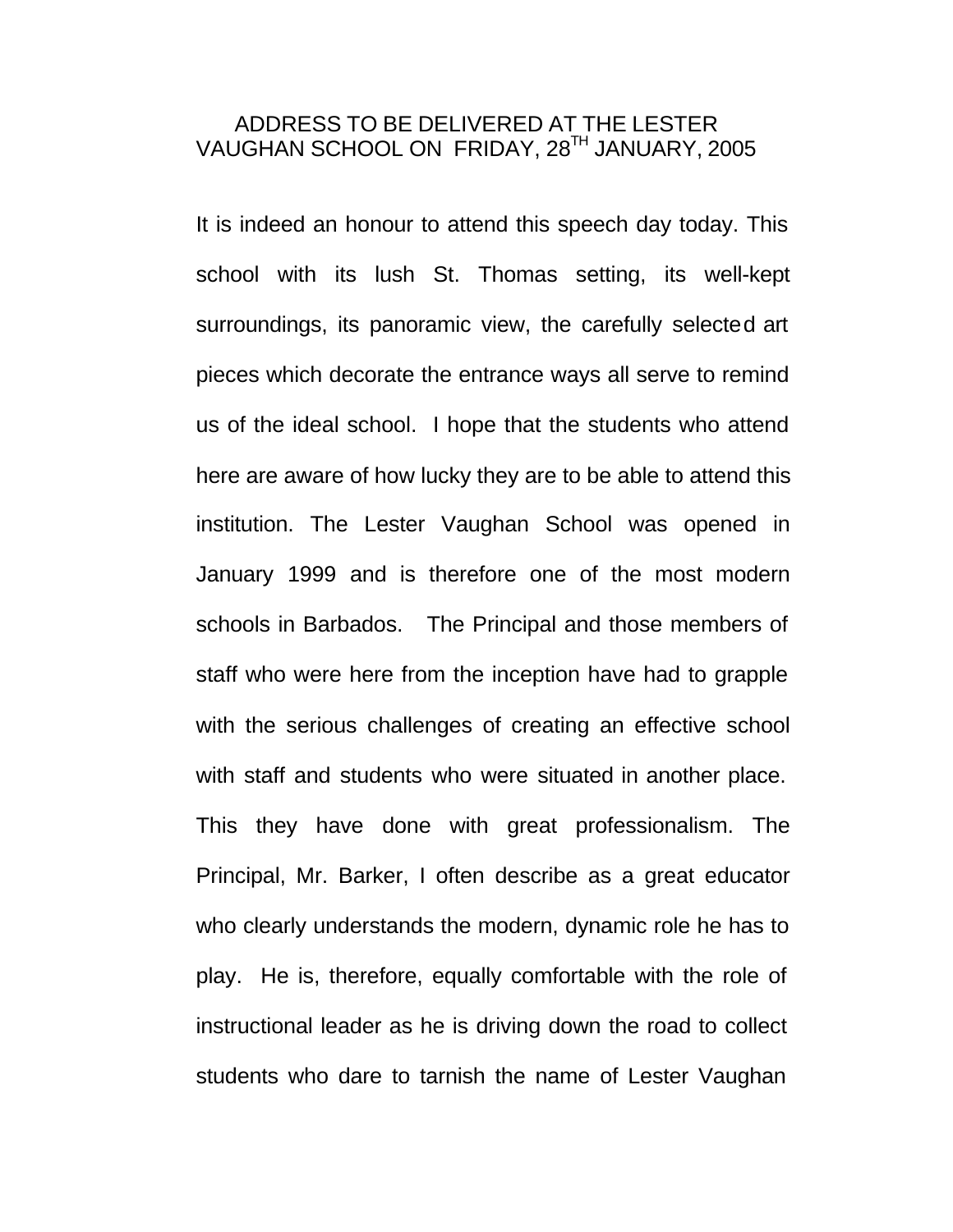School by misbehaving on the way to or from school. On behalf of the Ministry of Education, Youth Affairs and Sports, I congratulate you and your staff on students' performance over the past year and the outstanding leadership you have provided over the last five years.

Recent events have caused education to be the focus of attention on the popular call-in programmes, among groups gathered across the island and individuals from all walks of life who have taken the time to call with suggestions, to express surprise, to ask questions and some to offer prayers. This interest is welcome because at least it means that our citizens are not totally disengaged from educational matters. Barbados spends approximately \$94,000,000 annually on primary education and approximately \$106,000,000 annually on secondary education. There are about 45,000 children and 3000 teachers in 103 government primary and secondary schools. There is a textbook loan scheme for secondary students who pay \$75.00 per year to use these books. Expenditure on salaries, equipment and furniture,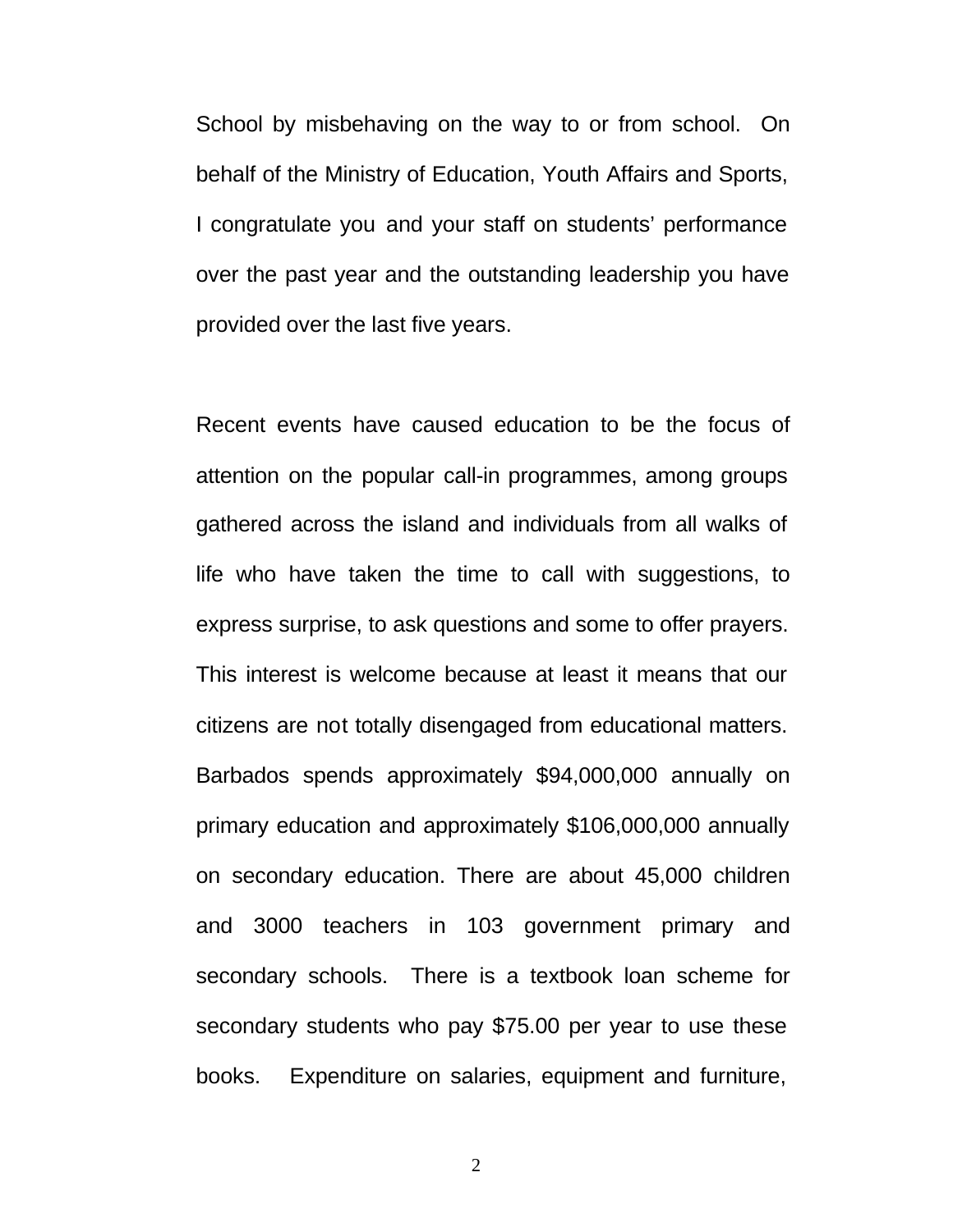materials, school meals etc. total approximately x000,000. It is, therefore, fitting that all Barbadians should participate in meaningful discussion on education. Unfortunately, there is little sustained, informed discourse on educational issues. Educators are partly to be blamed for this because much of what goes on in schools is shrouded in secrecy as persons seek to protect the reputations of both students and teachers. Some of this is, of course, understandable since the good name of a school can be completely altered by a mere rumour. I think, however, that the time has come for us to acknowledge that some accountability to the public is necessary since our educational system is either directly funded or supplemented through grants by the taxpayers of Barbados. This requires a measure of openness about the school system. In this small society, fears of many kinds militate against the type of openness that is required to keep the education system fresh, vital and true to its inherent dynamic nature. Fear of change, fear of an apparent loss of traditional authority by teachers and the natural fear of modern students who seem to take pleasure in pushing the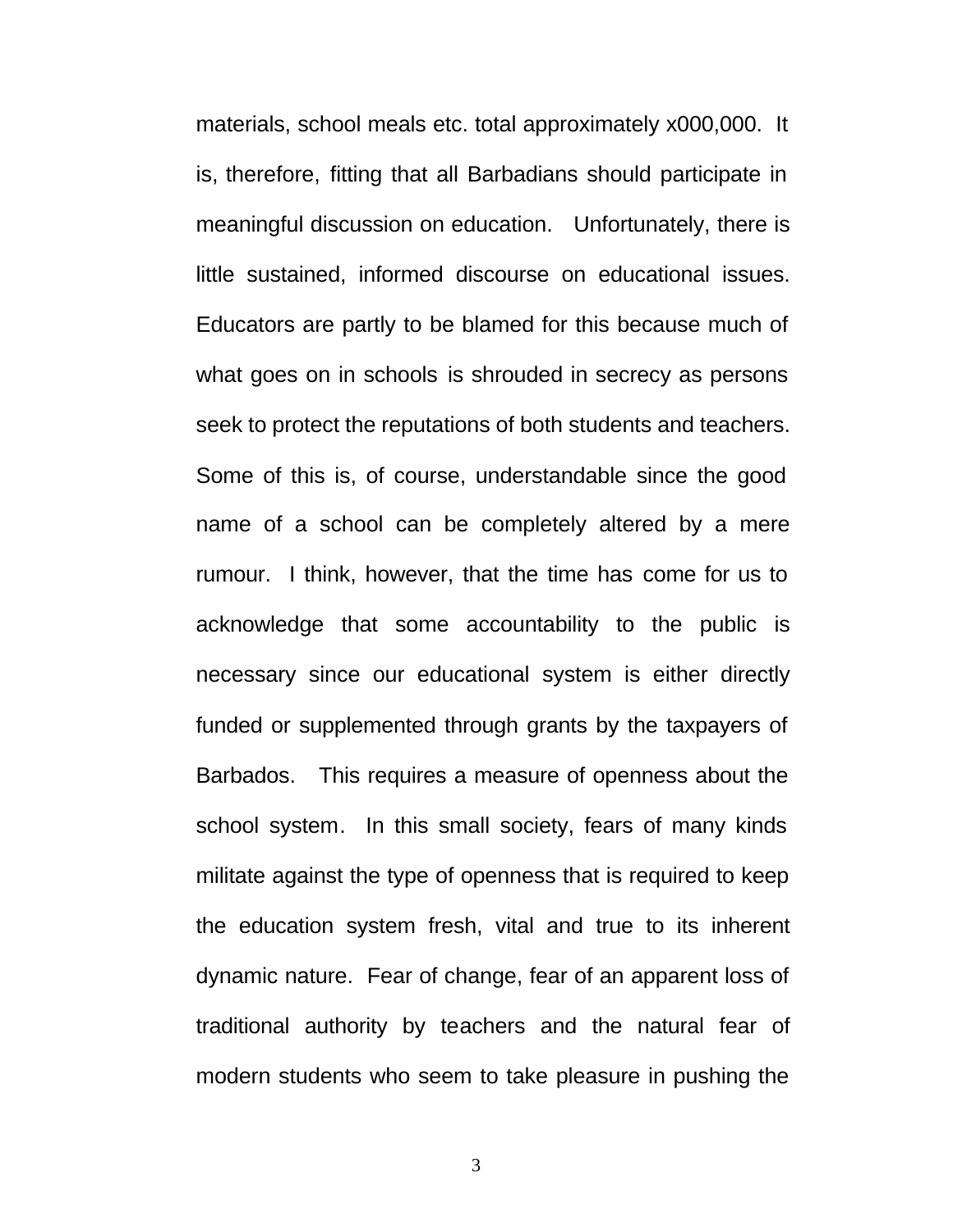traditional boundaries of acceptable behaviour way past what is bearable in a classroom setting. We fear the growing litigious persons who threaten to consult lawyers on educational decisions. Whereas I will argue that these trends should not daunt us, it would be foolhardy not to admit that Barbadian educators feel vulnerable at this time. Some serious questions are being asked. Who really owns our schools? Who is in charge? Who sets the rules? And when things go wrong, who takes the blame? Recent debates have revealed varying degrees of misunderstandings about the relationships between teachers and students and parents. One lesson we have learnt is that any criticism of one of these stakeholders, however justified, is regarded as bashing. On the other hand, since all of us have attended school at some time in our lives, each of us tells his or her own story about glorious schooldays long gone, forgetting that in the last thirty or so years the very fabric of our individual and societal existence has undergone drastic transformation. Nostalgia is pleasant and reflection on the past is useful but when all is said and done, we must face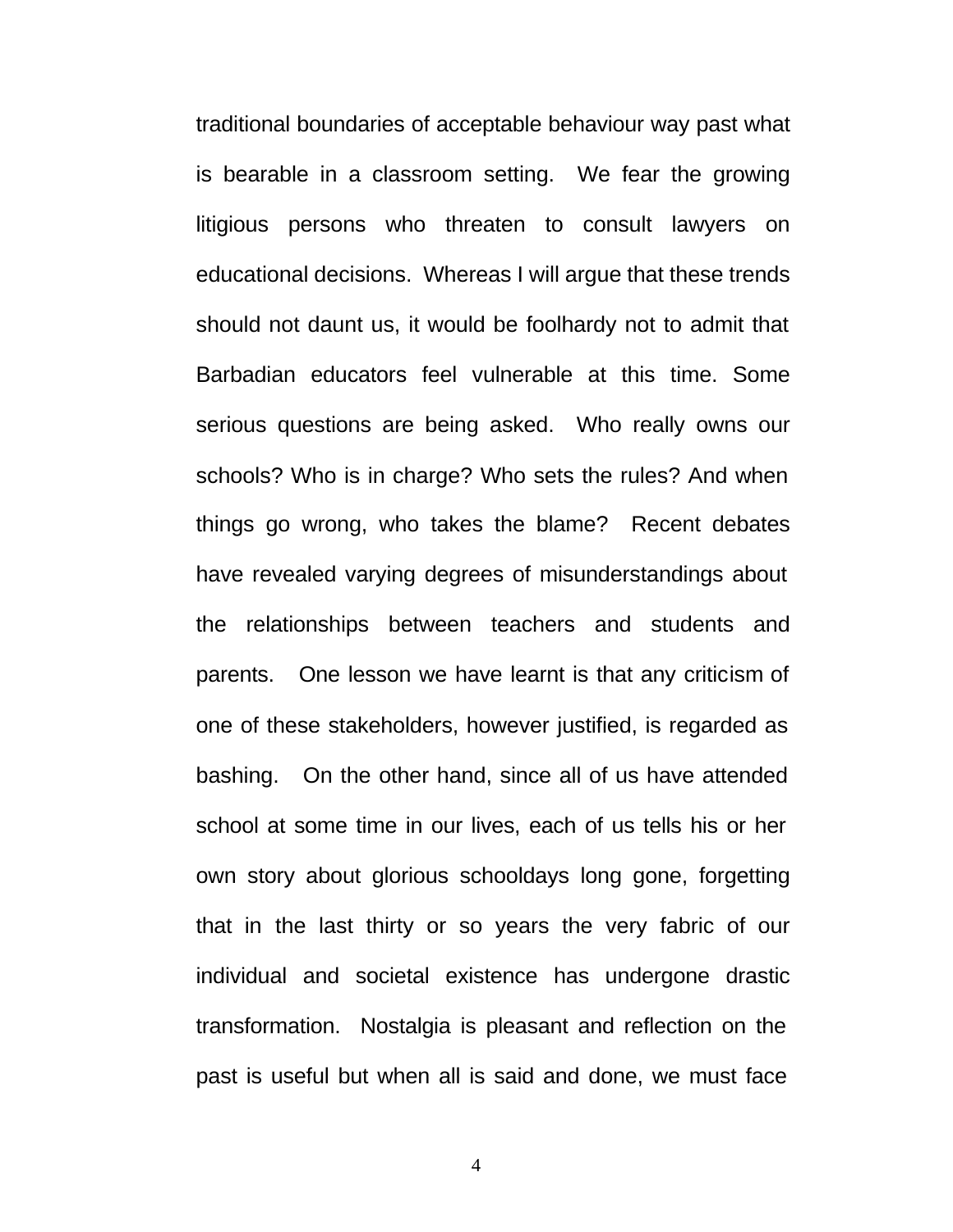head-on the challenges which beset us now. How have we come to this impasse between teachers and parents and teachers and children? Indeed, is it an impasse or is it a clash of cultures so great that we have very little understanding of one another since we no longer share any common philosophy or common goals about education. The culture of the school and the culture of the home and society are at significant variance resulting in a form of toxic frustration being experienced by principals, teachers, students and parents. By toxic, I mean that persons feel helpless and powerless to bring about change in individuals or in the system. What does a teacher do to get more students to do homework when there is no adult supervision at home? How does one motivate a drug addict to do school work? What does one do with a child who hates his parents, lives with an old grandmother and only comes to school for babysitting purposes? What about the parents who try their best but whose children are delinquent?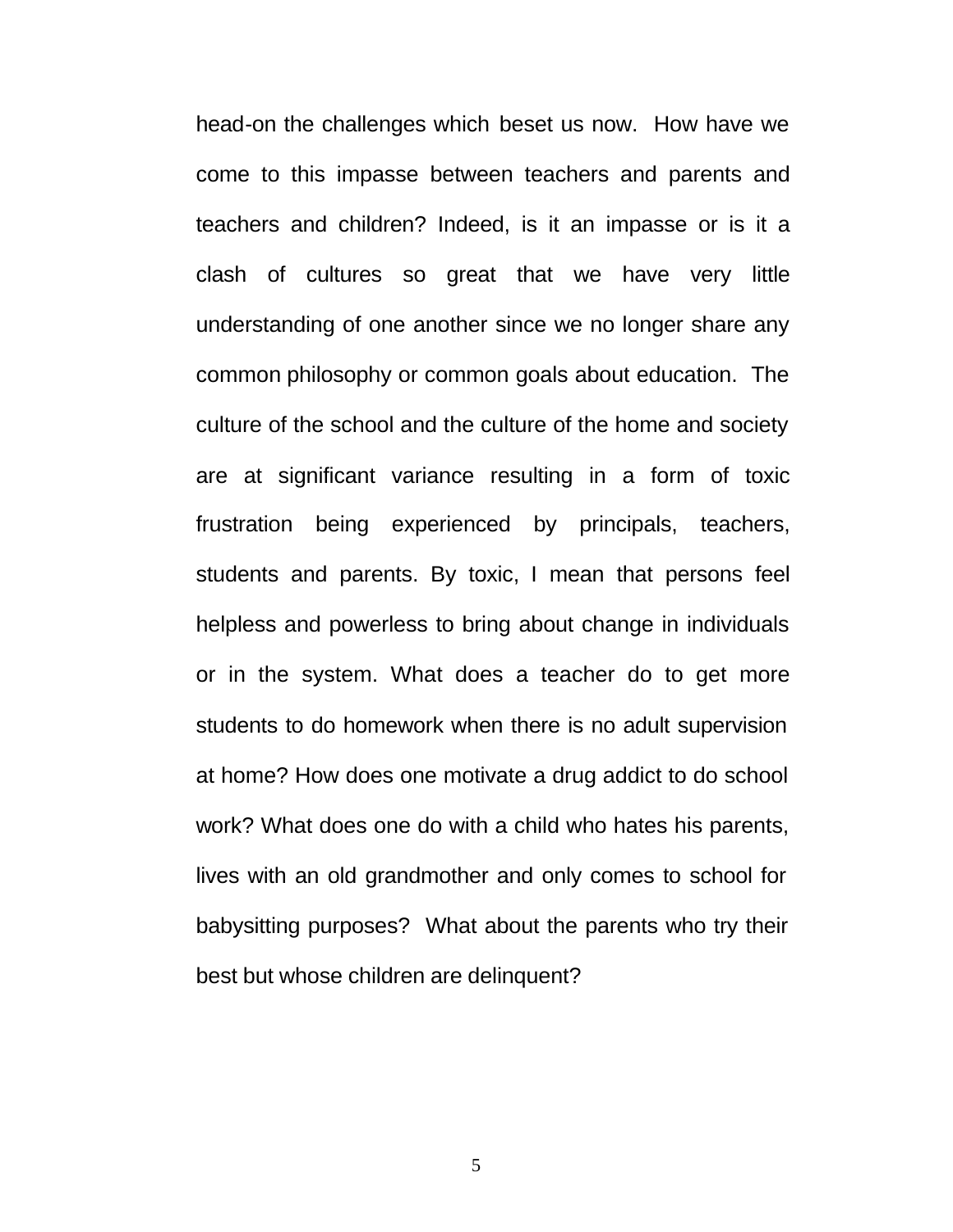These challenges have not just surfaced. Such problems and more exist in every school in Barbados and a major part of the frustration is that teachers believe that these issues are not being attended to while more and more is being expected of them. At the same time, there are parents and other adults who believe that a child will learn regardless of his emotional and psychological state. We know, however, that once these needs are not met there is the likelihood of deviant behaviour. With the decline of detentions and other forms of discipline, suspensions became the major form of punishment for persistently bad-behaved students. In 1998 The Edna Nicholls Centre was established to provide an out of school suspension programme for secondary students who breach school regulations by fighting, damaging school property, assaulting or threatening teachers or fellow students. Since its opening, over six hundred students have been referred to the Centre mainly for fighting, including fighting with a female parent on the school compound, violent attacks on other students, threatening teachers and students with death, constant insubordination, truancy, possession of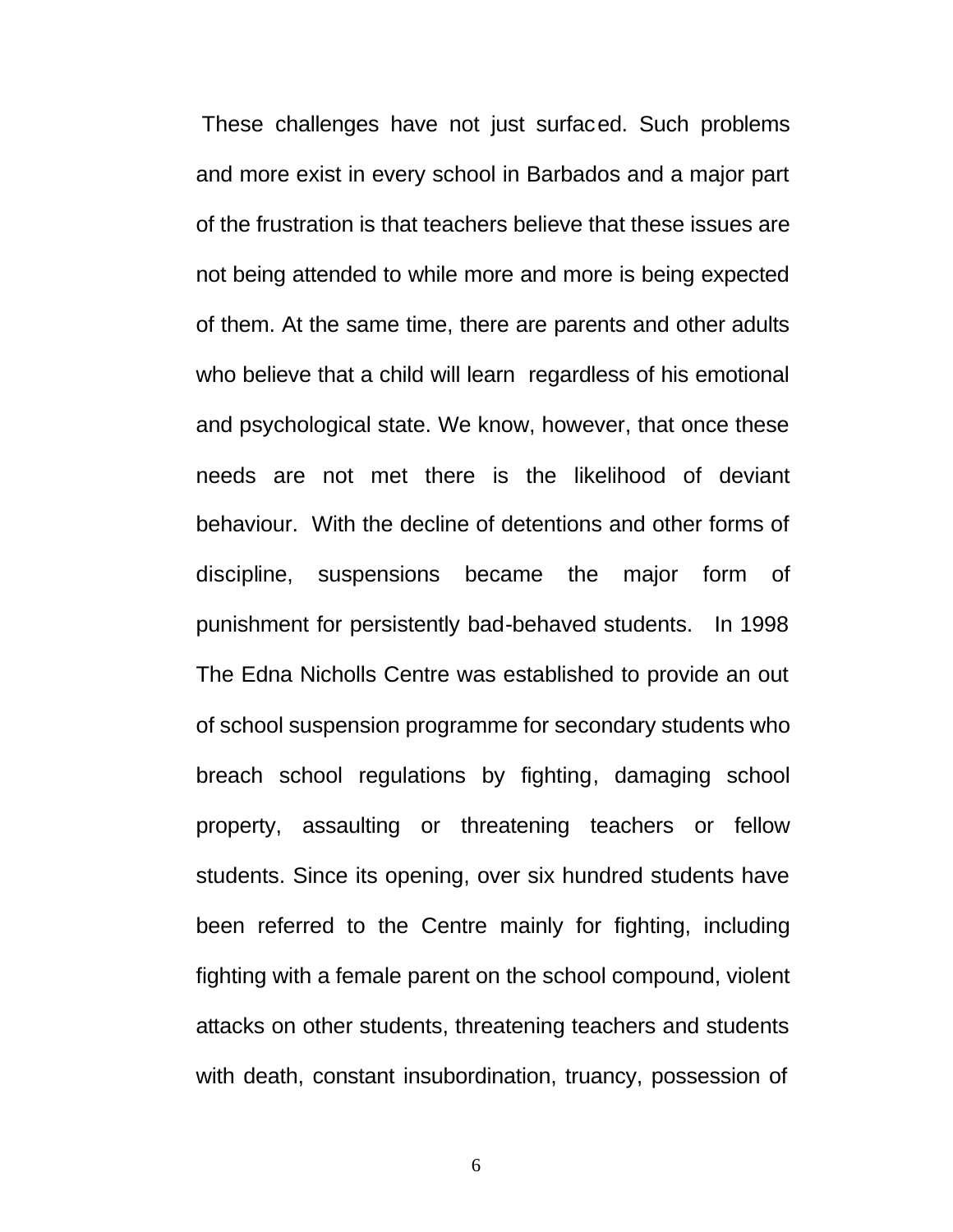weapons, disrupting class, skipping classes, gambling, abusive language and inappropriate sexual behaviour on the school compound and in the minibus and possession of drugs. Incidents of stabbing are settled in the courts and some students have been sent to the Government Industrial Schools. The figures for terms 1 to 3 of the last school year indicate that there were 159 referrals, 33 of whom were females. Recent figures also show that out of 50 students who were tested for drug use, 21 tested positive. These students were between the ages of 12 and 15 and parents gave consent for the tests to be done. Students who are referred to the Edna Nicholls Centre assemble at the Ministry of Education where they board the bus which takes them to the Centre accompanied by one or two of the staff members. Students may spend ten days at a time at the Centre receiving counseling for anger management and other antisocial behaviours. Members of the Barbados Defence Force have been helping with disciplinary exercises. The Centre is not a long-term rehabilitation institution but staff visit homes and parents to establish meaningful communication linkages.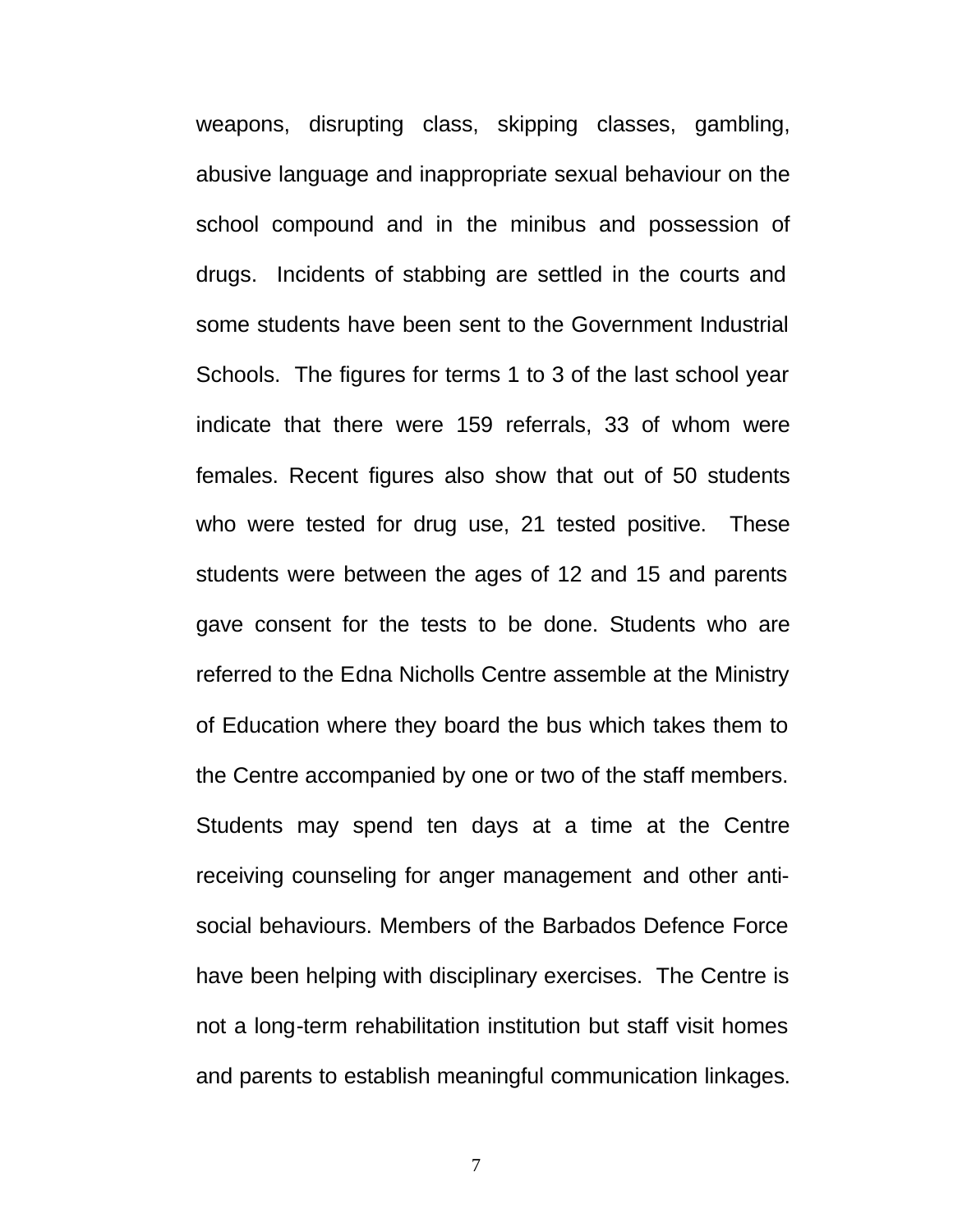Some of these students really need long-term psychological, and in some cases, psychiatric help.

Let us now examine the rationale for a Student Code of Discipline. The Student Code of Discipline was conceptualized to regulate the way in which individual schools dealt with student misbehaviour. It is stated in the rationale that at this stage of our country's development, the Ministry of Education is cognizant of the evolving nature of home and family life, religion and the community. We recognize that the lives of our young people are being shaped and determined by aspirations, needs and values which are different from those of previous generations…and we are seriously concerned about the decline in discipline among some of our students both in and out of school … It has been determined that through the Code Of Discipline, disciplinary responses, practices and procedures will be consistent, reasonable, fair and equitable across all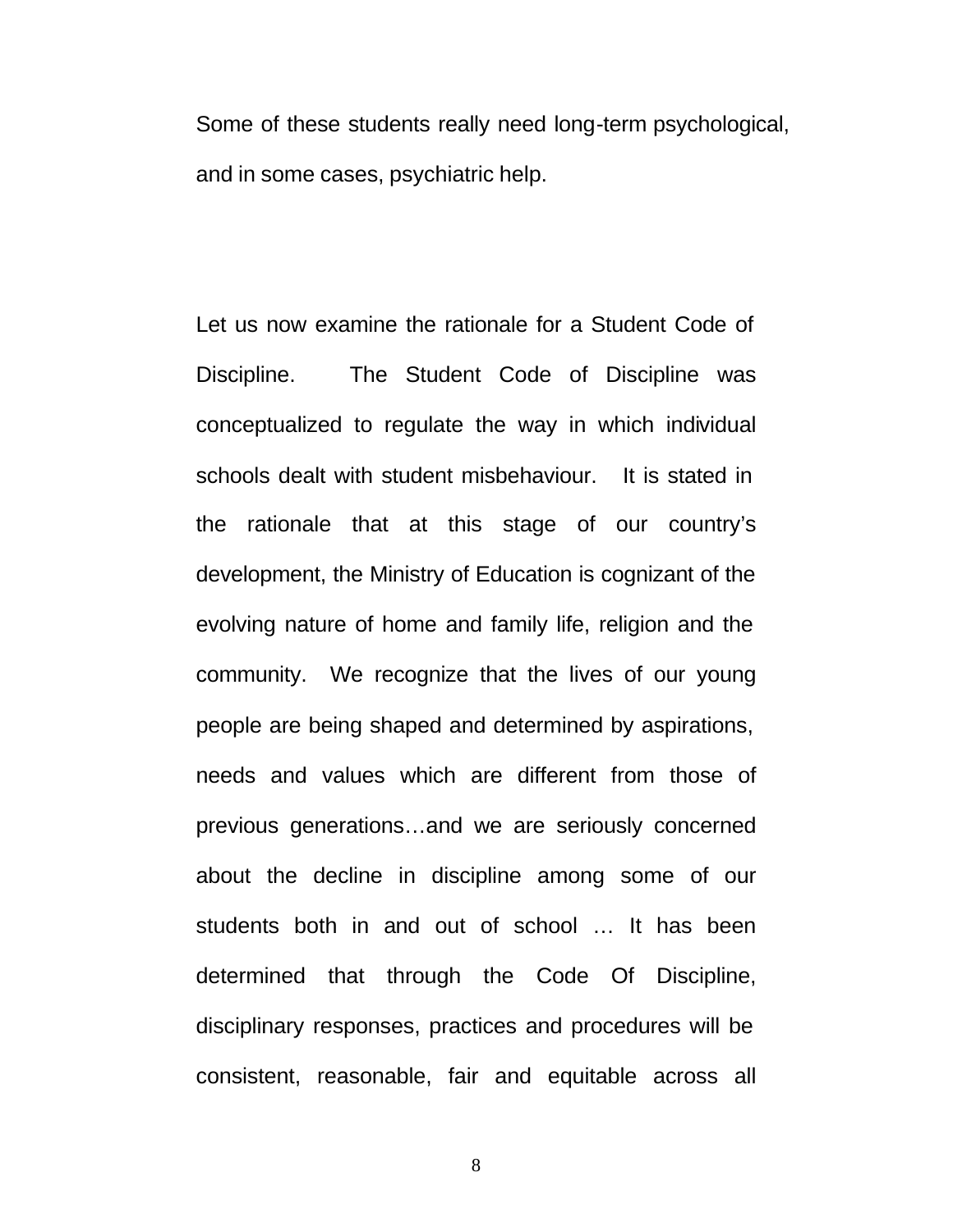schools. The Code of Discipline also seeks to ensure that the provisions in the Education Act and Regulations (1982) are effectively employed …"

The Code of Discipline ensures that all students are afforded due process. For example, the student must be informed of the violation and must be given a chance to explain what happened and witnesses may be called. Of course, if the student is behaving in violent way, immediate measures will have to be taken to make the compound safe. There are three levels of violations. The first level includes first time violations and those that can be handled at the level of the school with a reprimand, a conduct card, a detention, referral to the Guidance Counsellor. Level two violations are more serious and include petty theft repeated disruptive behaviour and other infractions requiring serious intervention such as attendance at The Edna Nicholls Centre. Level Three violations include assault, harassment, violence and similar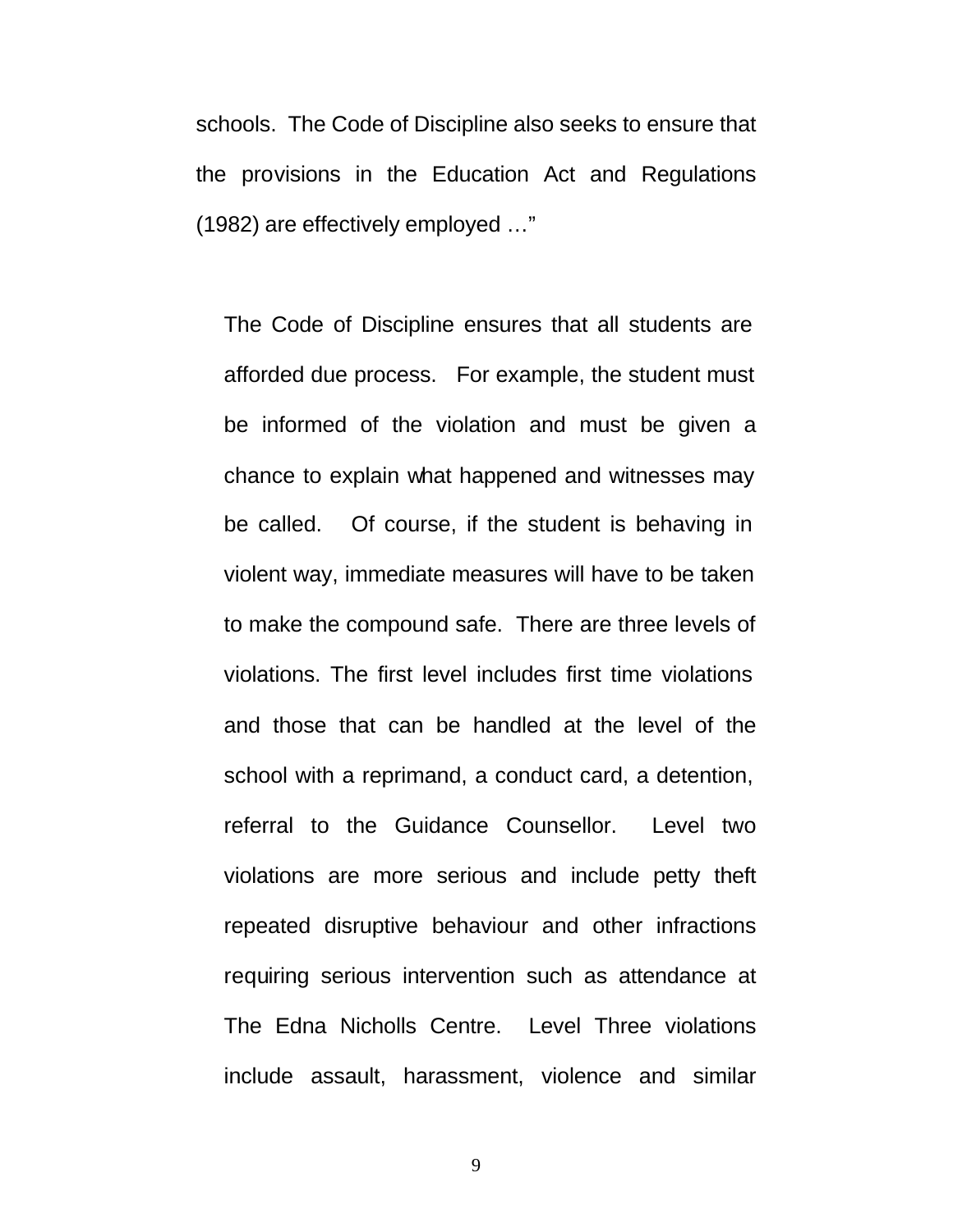actions which may require legal action. The levels include the schools' own rules and seek to provide added support for schools and parents in cases where students may need long-term rehabilitation. Violence in schools is totally unacceptable but we must guard against a narrow focus on get tough measures which promote greater anger and conflict. The Education Act is being revised to provide greater clarity on the roles of teachers, parents and students.

The missing link at this time is a National Council of Parent Teacher Associations whose members will continue to sit on our stakeholder committees as in the past. Schools cannot function without PTAs. I read somewhere that school leaders include principals, teachers and parents. The three together provide the raw material for building positive school cultures. Now that each school will have a Students' Council, it is to be hoped that students too will have an organized channel to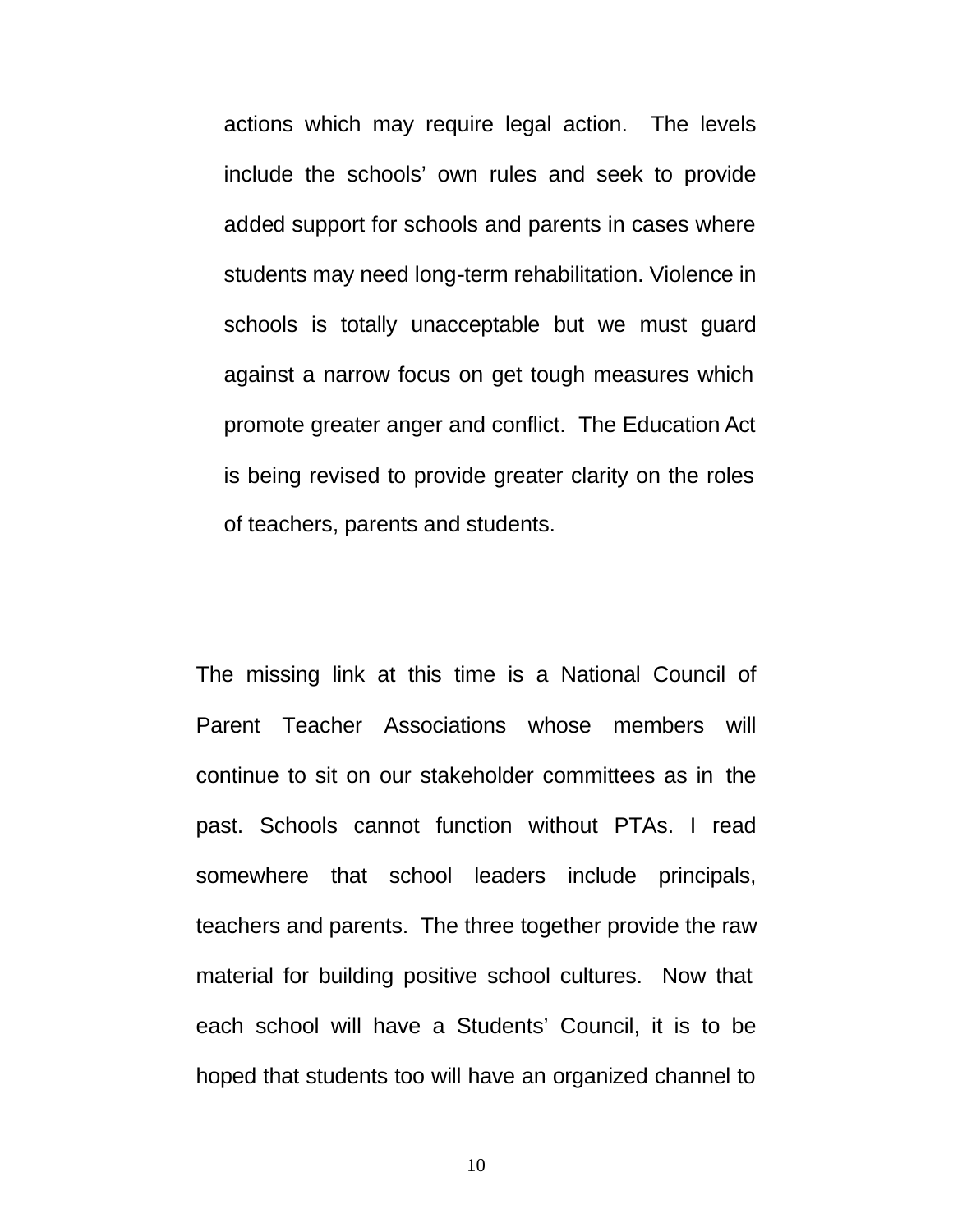express their needs and concerns. We cannot continue in a state of attack with disgruntled staff and underachieving students creating a school culture of negativity and hopelessness. If we are to have collegial improvement, then I am asking all members of the principals' and teachers' organizations to focus on those measures that will shape and build strong schools. Strong school cultures exist:

- where staff have a shared sense of purpose
- where the underlying values are about collegiality, improvement and hard work
- where core values are communicated in what is said and done
- where rituals and traditions celebrate student accomplishment, teacher innovation and parental commitment
- where the school's heart and soul is noticeable and the law is tempered by its judicious use